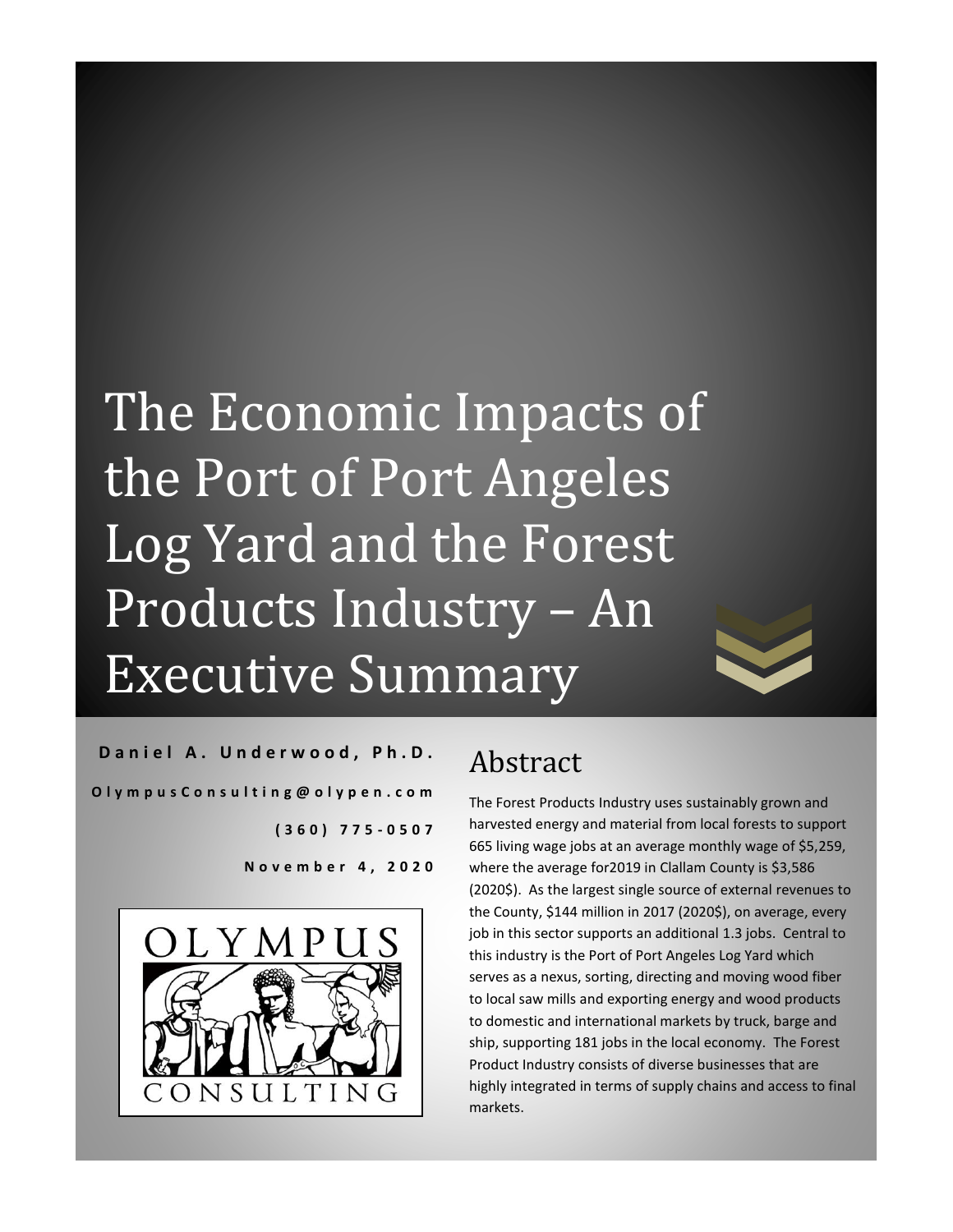#### **Overview**

The Port of Port Angeles (Port) requested that Olympus Consulting bring together economic impact analysis from three previous studies published by the Port.<sup>1</sup>

This executive summary report informs readers of how the Forest Products Industry and the Port of Port Angeles Log Yard (Port Log Yard) promote and sustain living wage employment to local families.

The sector is dynamic, with oscillations in employment and income, some driven by the business cycle, others by international markets, and others by technological change and new market opportunities. The Forest Products Industry increases the average standard of living in an economically distressed county for two primary reasons. First, with an average wage exceeding the average in Clallam County, every job *gained*/lost *increases*/decreases the County average. Second, employment in the Forest Products Industry provides living wage employment to local families, thus further increasing the average the standard of living. This, in contradistinction, to other sectors targeted for expansion that often pay a wage below the County average thereby reducing the average standard of living. This report summarizes the structure of the Forest Products Industry and its contribution to economic vitality in Clallam County. To help the reader better understand the importance of this economic sector relative to others targeted for expansion, a brief comparative analysis of impacts on the average standard of living is explored.

#### **Economic Development and Impacts on the Average Standard of Living**

There are two ways that decision makers can improve the economic vitality of an economy.

*One way* is to promote economic development that can compensate for oscillations in the level of economic activity so that when one sector contracts another expands.

This can be accomplished by expanding the diversity of economic sectors in a community to absorb and dampen shocks to any one industry caused by market changes, or a general downtown such as a recession.

*The second way* to improve economic vitality through economic development is to focus on how an economic sector affects the average county wage.

<sup>1</sup> Daniel Underwood and Jason Cross, *Analysis of the Department of Natural Resources' Sustainable Harvest Alternatives: Impacts on Employment, Wages, Business Taxes, and Timber and Harvest Excise Taxes*, March 2017; Daniel Underwood and Jason Cross, *The Economic Impacts of Private Timber Harvests: An Exploratory Investigation of Harvests, Exports, Employment, Income and Tax Remittances*, November 2017; Daniel Underwood, The Port of *Port Angeles Log Yard: A Nexus in the Forest Products Industry*, August 2018.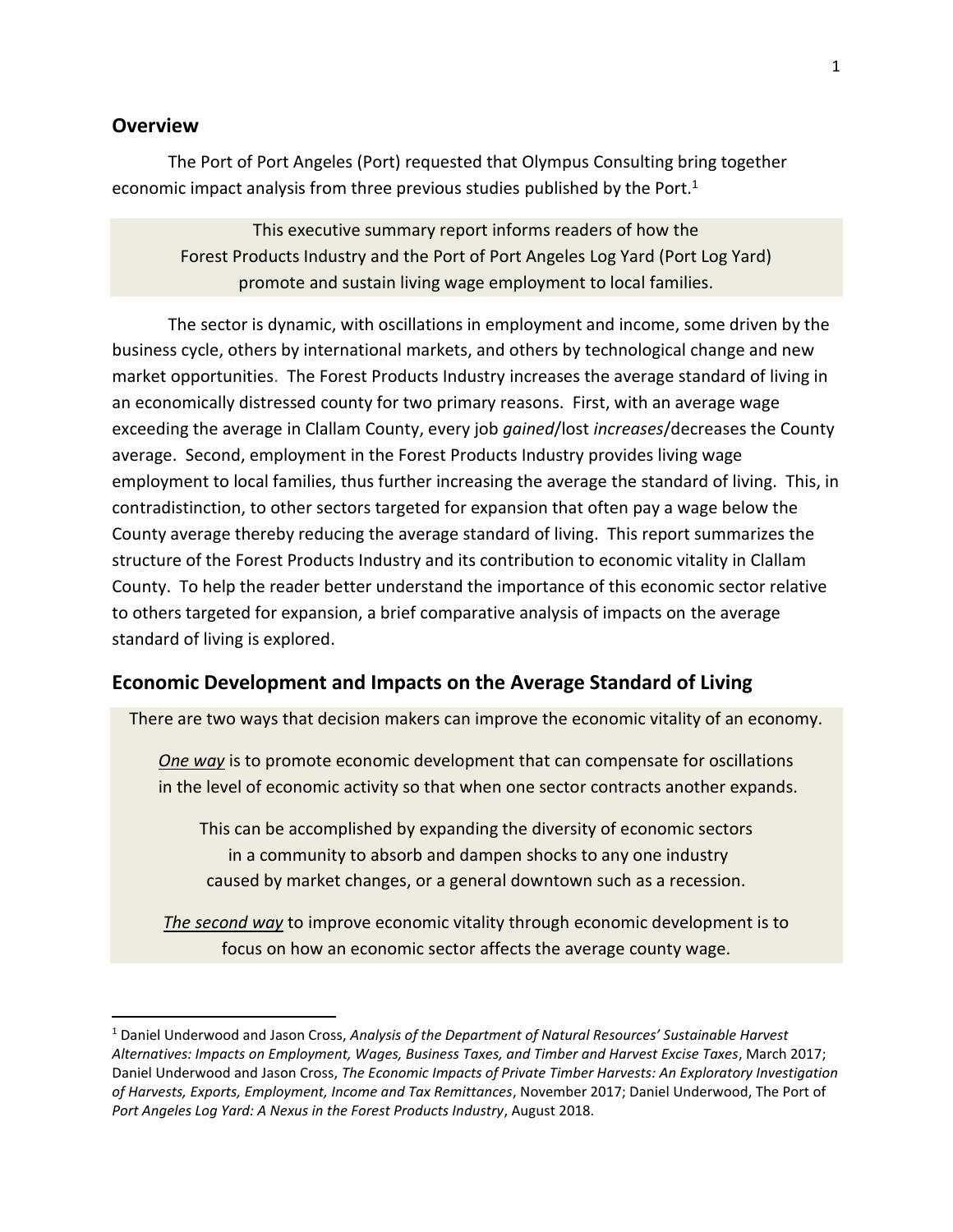Not all employment is equal. Some economic sectors generally provide full-time work, or 2080 hours annually. Similarly, some economic sectors provide benefits while others do not. Table 1 presents comparative metrics for seven different industries in Clallam County. While "selective," they do provide a wide array of the types of industries that exist and are thus useful for comparative analysis.<sup>2</sup> Economic sectors are listed using the 2-didgit North American Classification System (NAICS). Jobs are total annual covered employment. Employee Income is the annual total by sector. Wage is the monthly average (mean). WP is the wage premium, the difference between the wage paid by a sector and the average in Clallam County in 2019, \$3,586 (2020\$): (WP = Wage – \$3,586). If positive, that Wage increases the County average and thus increases the average standard of living. If negative, it pulls the County average down. The Living Wage (LW) for a family consisting of 2 adults, 1 working full time or 2080 hours/year, and 2 children was \$4,287 in 2020.<sup>3</sup> The Living Wage Premium (LWP) is computed as LWP = LW - Wage. The LWP is a useful metric to assess the extent to which employment in a sector provides, or fails to provide, a family living wage. In addition, Wages with a positive LWP pull the average standard of living upward. A negative LWP can pull the County average upward if it

| Employment and Income by Select Economic Sector, 2019 (2020\$) |             |                        |         |           |            |
|----------------------------------------------------------------|-------------|------------------------|---------|-----------|------------|
| <b>NAICS Economic Sector</b>                                   | <b>Jobs</b> | <b>Employee Income</b> | Wage    | <b>WP</b> | <b>LWP</b> |
| Construction (23)                                              | 1229        | \$53,320,413           | \$3,615 | \$29      | $-5672$    |
| Manufacturing (31-33)                                          | 1104        | \$58,138,246           | \$4,388 | \$802     | \$101      |
| Retail (44-45)                                                 | 3387        | \$109,973,538          | \$2,706 | $-$ \$880 | $-51,581$  |
| Information (51)                                               | 141         | \$6,198,996            | \$3,664 | \$78      | $-5623$    |
| <b>Professional Services</b>                                   | 564         | \$26,470,517           | \$3,911 | \$325     | $-$ \$376  |
| Arts, Entertainment, Recreation (71)                           | 221         | \$4,219,888            | \$1,591 | $-51,995$ | $-52,696$  |
| Accommodation and Food Services (72)                           | 2550        | \$53,027,822           | \$1,733 | $-51,853$ | $-52,554$  |
| <b>Totals for Select Economic Sectors</b>                      | 9196        | \$311,349,421          | \$2,821 | $-5765$   | $-51,466$  |

Table 1: A comparison of employment, employee income, average monthly wage, wage premium, and living wage premium by select economic sector in 2019 (2020\$).

While the Bureau of Labor Statistics Quarterly Census of Employment and Wages (QCEW) data does not report hours worked, Table 1 still allows direct comparison between economic sectors using the metrics discussed above. For instance, while Manufacturing (1,229 Jobs) does not provide the highest level of total employment, it is a sector that generally provides full-time employment and pays benefits. Accommodation and Food Services (2,550 Jobs), by comparison, provides more Jobs but is generally part-time and often does not provide

<sup>&</sup>lt;sup>2</sup> There are missing values (not reported by the Bureau of Labor Statistics to protect proprietary information) for Manufacturing and Information. Source: QCEW 2019. esd.wa.gov Labor Market Info.

<sup>3</sup> [https://livingwage.mit.edu](https://livingwage.mit.edu/)

<sup>4</sup> To adjust 2019 values into 2020\$, a factor of 1.023 was used. [www.inflationtool.com](http://www.inflationtool.com/)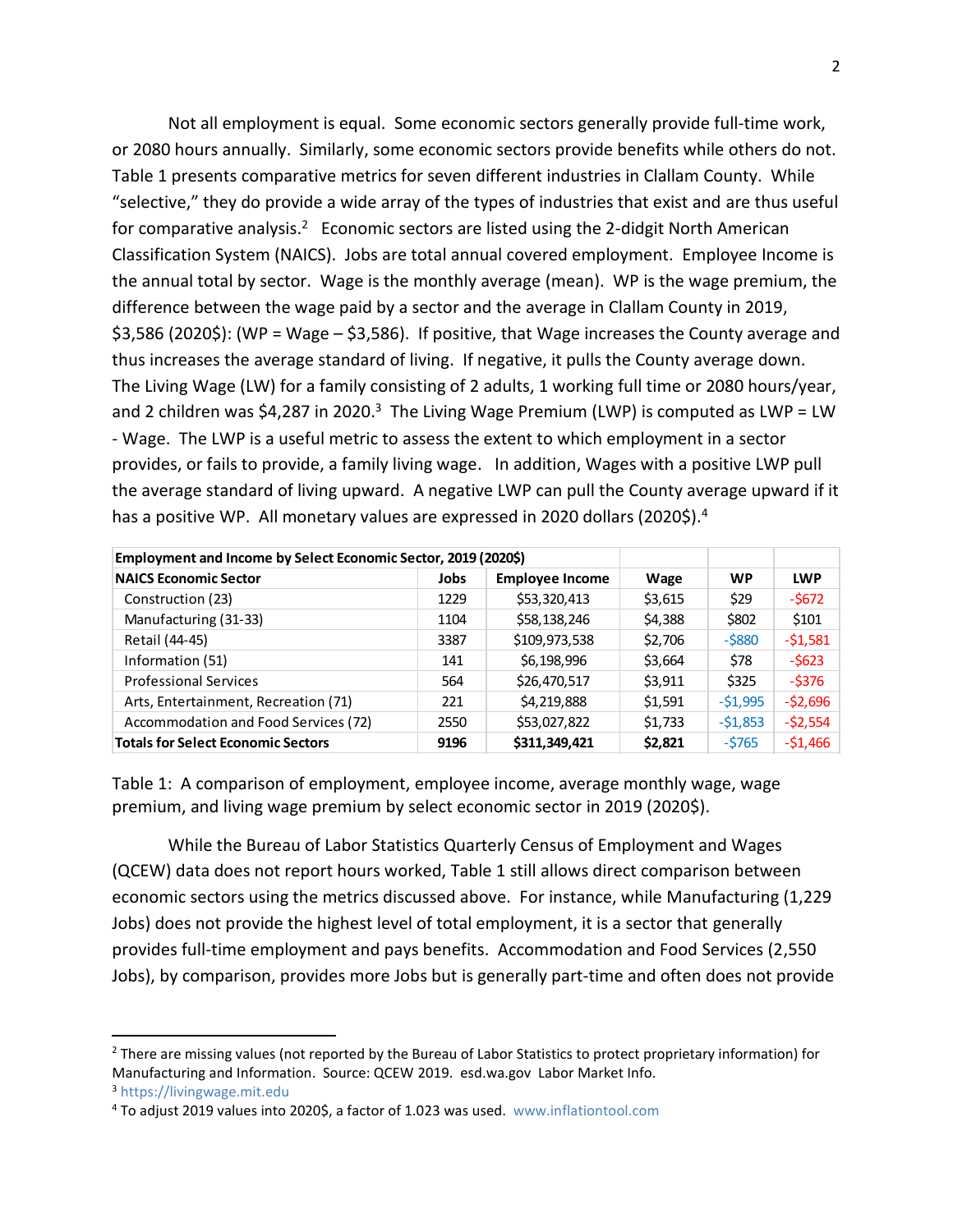benefits.<sup>5</sup> The Manufacturing Wage is \$4,388 with WP \$802 and LWP \$101. Thus, every Job in Manufacturing provides a living wage for a family of four and pulls the County average Wage upward, improving the average standard of living. The same is not true for Accommodation and Food Services with Wage \$1,733, WP -\$1,853 and LWP -\$2,554. These metrics allow us to say more. Consider: every new job in Accommodation and Food Services that, on average, pays \$1,733 pulls down the County average by WP =  $-$ \$1,853.

How many manufacturing jobs would it take to compensate for this downward pull on the County average caused by 1 job with a negative wage premium of  $$1,853$ ?

As Manufacturing has a WP = \$802, \$1,853/\$802 = 2.3.

It would take 2.3 additional jobs in Manufacturing to compensate for the downward pull of a single new job in Accommodation and Food Services.

Of the select sectors, Construction, Manufacturing, Information and Professional Services have positive WPs; Retail, Arts, Entertainment, Recreation, and Accommodation and Food Services have negative WPs.<sup>6</sup> When evaluating the extent to which policy driven changes in employment will affect economic vitality in Clallam County, the use of these metrics is informative.

#### **Estimating Economic Impacts**

Economic impacts are measured in terms of direct, indirect and induced impacts. A direct impact is driven by a change in expenditures in a sector of interest which impacts employment (Jobs) and employee compensation including benefits (Wages).<sup>7</sup> Indirect impacts result as those direct expenditures create expenditures in the supply chain. Those directly and indirectly employed make expenditures in the local economy which causes induced impacts in sectors ranging from health care to retail services. The cited studies make use of IMPLAN,<sup>8</sup> the

<sup>&</sup>lt;sup>5</sup> We can check to determine if Accommodation and Food Services provided full-time employment for the data year 2019. Using reported wages, the annual employee income was \$20,282. We can compute average hourly Wage by dividing by 2080, annual hours worked by a full-time employee, which yields \$9.75/hour. The legally mandated minimum wage for 2019 was \$12.00/hour. As \$9.75 is 81% of \$12.00, this implies that if everyone working in Accommodation and Food Services was paid the minimum wage in 2019, they worked 81% of 2080, or 1685 hours. In reality, many people in Accommodation and Food Services earn more than the minimum wage, which means the average hours worked in that sector are less than 1685 hours. That is, part-time.

 $6$  Table 1 indicates the WP of those select sectors pulling average down (blue), and up (black).

 $7$  Taxes and Proprietor Income are not explored in this brief report though they are detailed in the cited studies. When analyzing the Forest Products Industry, it is important to keep in mind that timber sales on State Trust Lands bring much needed tax revenues to junior taxing districts. See Daniel Underwood and Jason Cross, *Analysis of the Department of Natural Resources' Sustainable Harvest Alternatives: Impacts on Employment, Wages, Business Taxes, and Timber and Harvest Excise Taxes*, March 2017.

<sup>8</sup> "IMPLAN is an acronym for IMpact analysis for PLANing. Frances Day*, Principles of Impact Analysis & IMPLAN Applications*. MIG Incorporated.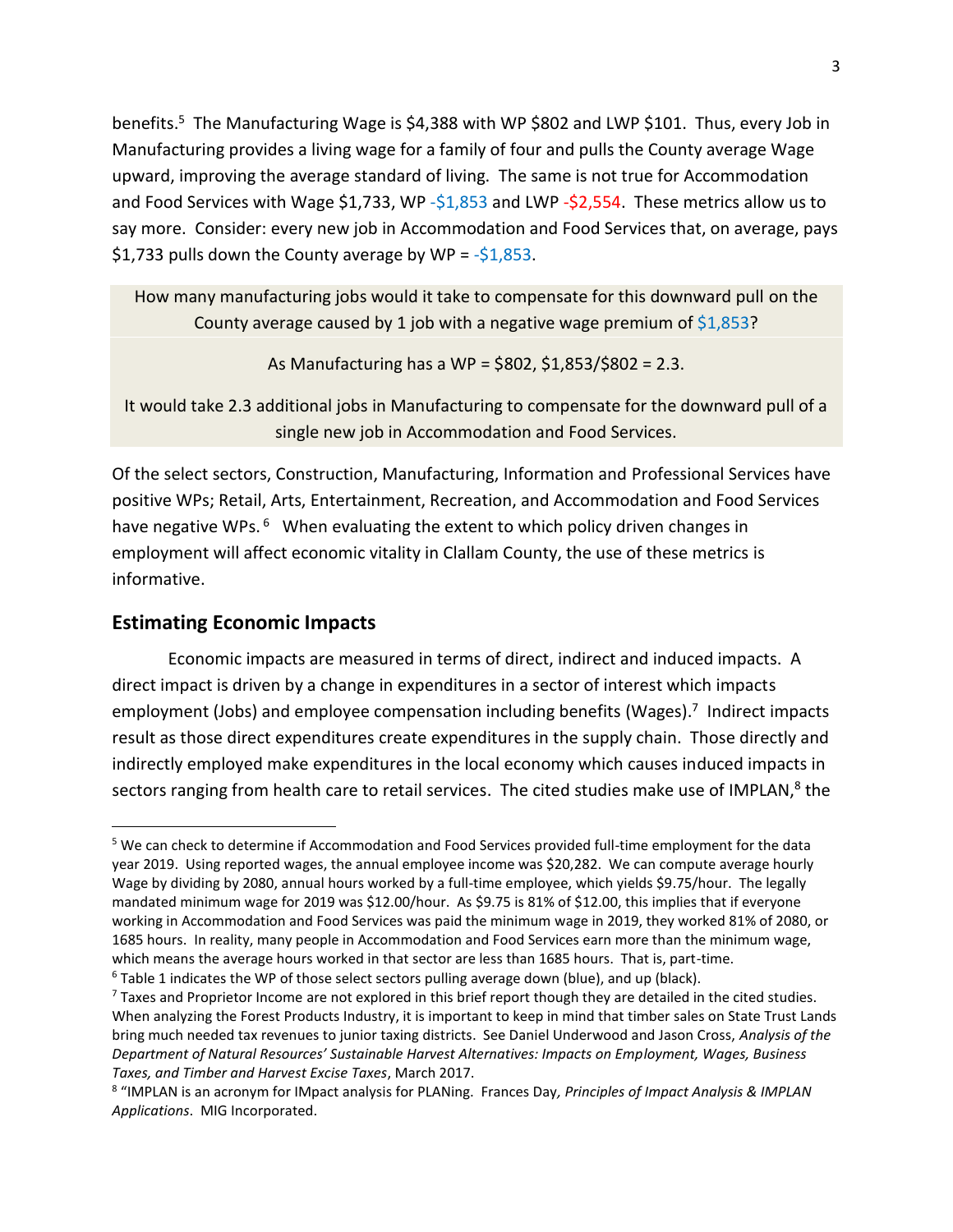modeling system generally employed by economists conducting economic impact analysis. IMPLAN allows estimation of how many indirect and induced jobs are created by a direct impact, and does so by each economic sector impacted. These impacts are driven by economic multipliers which illustrate not only how many more Jobs are created, but where they are and what they pay. These multipliers and the Wage are greatly affected by the inflow of expenditures to Clallam County – external revenue (payments made by entities outside of the county, also known as export revenue) and the number of sequential links in the supply chain.

In 2017, the Forest Products Industry had the greatest value of external revenues of any economic sector in the County, with a value of \$144 million (2020\$).<sup>9</sup>

In addition, value added at each step in the production-distribution process generally translates into higher Wages. Thus, the Forest Product Industry pays a Wage with positive WPs and LWPs, pulling up the average standard of living. In addition, jobs in the supply chain (indirect impacts) also have positive WPs. Thus, it too is a driver of improved economic vitality.

Not all new Jobs are equal: as seen above, some pay more than average and some pay less. Some provide living wages and others do not. Both have corresponding implications for the average standard of living. This information is useful when assessing the expected outcomes of policy options. In the Forest Products Industry, the direct economic sectors – where the economic activity begins – consist of Forest Preparation, commercial logging (Logging), saw milling (Milling) and log yard activities (Port Log Yard). Economic impacts are presented in the form of Jobs, average monthly wage (Wage), and Living Wage Premium (LWP). While these sectors generally provide full-time work (2080 hours/year), induced employment, dominated by the service sector, often does not. Thus, not all service sector Jobs will be fulltime which partly explains relative Wage levels. To update Wages from previous studies, IMPLAN 2017 was used for the study year 2020. The interested reader may refer to those reports for analytical detail regarding research methods, experimental design, and explanations of results. 10

<sup>&</sup>lt;sup>9</sup> In 2017 the second largest source of export revenues to Clallam County is from Boat and Ship Building and Repair, at \$101.9 million and \$10.4 million for Aircraft Parts; contrast this with \$12 million for Performing Arts, \$9 million for Hotels and Motels, including Casino Hotels, and \$7.3 million from Full-Service Restaurants. Source IMPLAN 2017; all values in 2020\$.

<sup>&</sup>lt;sup>10</sup> The Forest Products Industry also provides significant employment for proprietors and sources of tax income.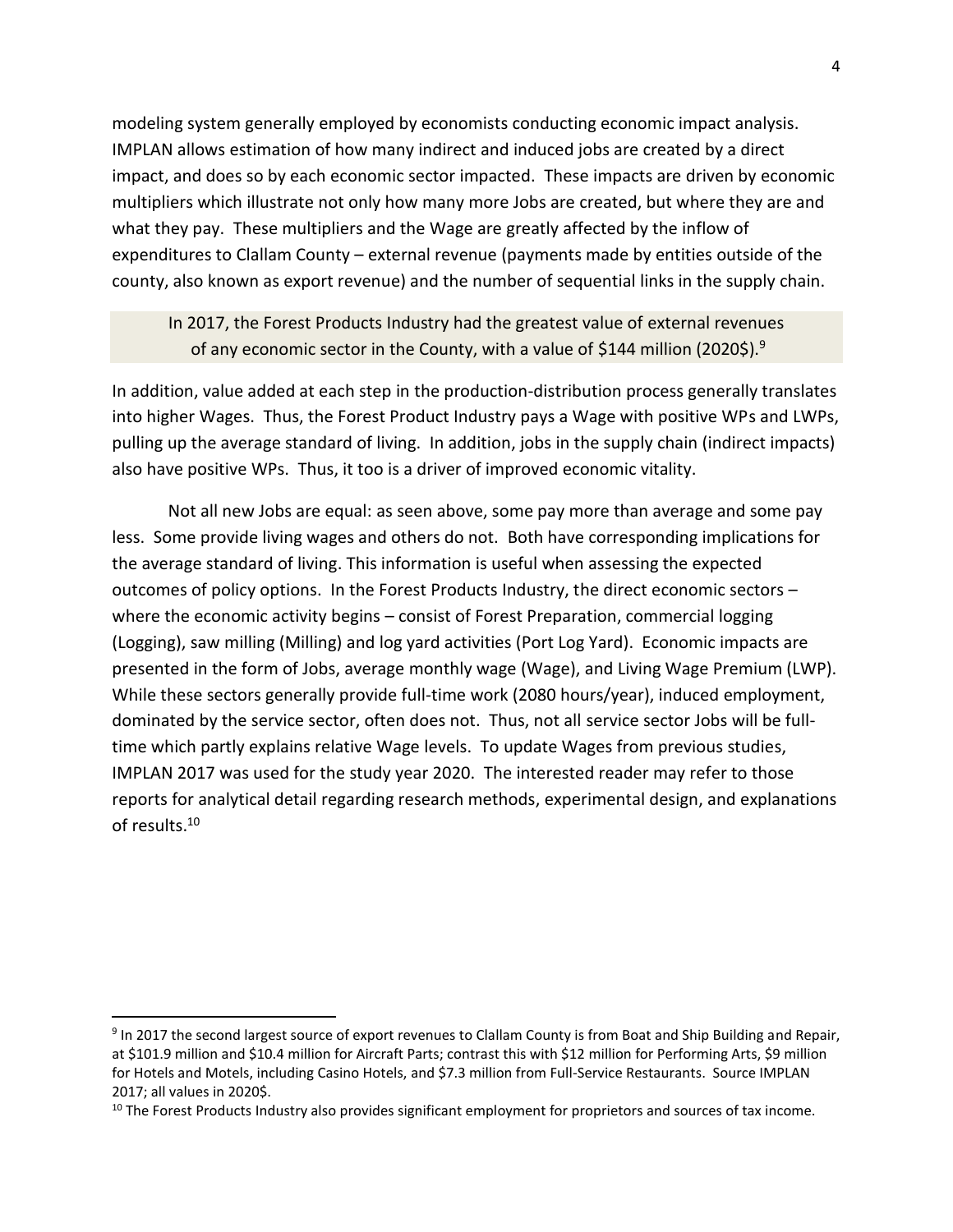#### **The Economic Impacts of the Forest Products Industry**

The total direct economic impacts associated with the Forest Products Industry begin with forest preparation, forestry and logging on both private and public forests in Clallam and Jefferson Counties. Logs are sorted for distribution to customers: local wood product manufacturers, and domestic and international export markets. Some of that sorting by customer is done at the Merrill and Ring (MR) operation at the Port Airport Industrial Site. The remainder is processed at the Port Log Yard.<sup>11</sup> In 2016 201.4 mmbf of wood fiber was harvested from private land in Clallam (140.5 mmbf) and Jefferson (60.9 mmbf) Counties, and used in Clallam County and for export (domestic-export harvest). Of the domestic-export harvests, 117.3 mmbf were manufactured in Clallam County while 84.1 mmbf were exported through the Port Log Yard. At the same time, 28.63 mmbf were obtained from State Trust Lands (DNR).<sup>12</sup> Table 2 summarizes economic impacts as Jobs, for direct, indirect, and induced impacts by wood fiber source. Of the 665.4 Jobs in the Forest Products Industry, 35.5 were supported by DNR harvests, 375.4 from the 117 mmbf of domestic-private harvests, 81.4 through Port Log Yard domestic-exports; an additional 173.1 Jobs were supported by wood fiber from other sources.<sup>13</sup> The total employment was 1,521.4, including total indirect employment of 298 and total induced employment of 558.

| <b>Source of Wood Fiber</b> | <b>Direct</b> | Indirect | <b>Induced</b> | <b>Totals</b> |
|-----------------------------|---------------|----------|----------------|---------------|
| <b>DNR</b>                  | 35.5          | 19       | 26.5           | 81            |
| Private                     | 375.4         | 210.8    | 272.8          | 859           |
| Exports                     | 81.4          | 19.1     | 80.2           | 180.7         |
| Other                       | 173.1         | 49.1     | 178.5          | 400.7         |
| <b>Totals</b>               | 665.4         | 298      | 558            | 1521.4        |

Table 2: Employment impacts by wood fiber source, 2016.

Figure 1 helps to visualize the process whereby forests are grown, harvested, transported, scaled, sorted, debarked, transported, processed and distributed to final markets in a continuous and sustainable process. Wood fiber harvested from private and public forests moves by truck to scales operated by Pacific Rim. Scales are physically located on Highway 101, Interfor, Port Angeles Hardwoods, and the Port Log Yard. Total Jobs moving that flow of wood fiber was 383 in 2016, with 24 in Forest Preparation and 359 in Logging, which includes truck

<sup>11</sup> Daniel Underwood, *The Port of Port Angeles Log Yard: A Nexus in the Forest Products Industry*, August 2018. Since publication of that report, China Forest Products (Alcan) has moved operations to Hermann Brothers Log Yard.

 $12$  The value 28.63 mmbf was derived from the annual harvest from 2005 to 2014. Daniel Underwood and Jason Cross, *Analysis of the Department of Natural Resources' Sustainable Harvest Alternatives: Impacts on Employment, Wages, Business Taxes, and Timber and Harvest Excise Taxes*, March 2017, p. 1.

<sup>&</sup>lt;sup>13</sup> Olympus has not analyzed the total flow of wood fiber by source used by the Forest Product Industry.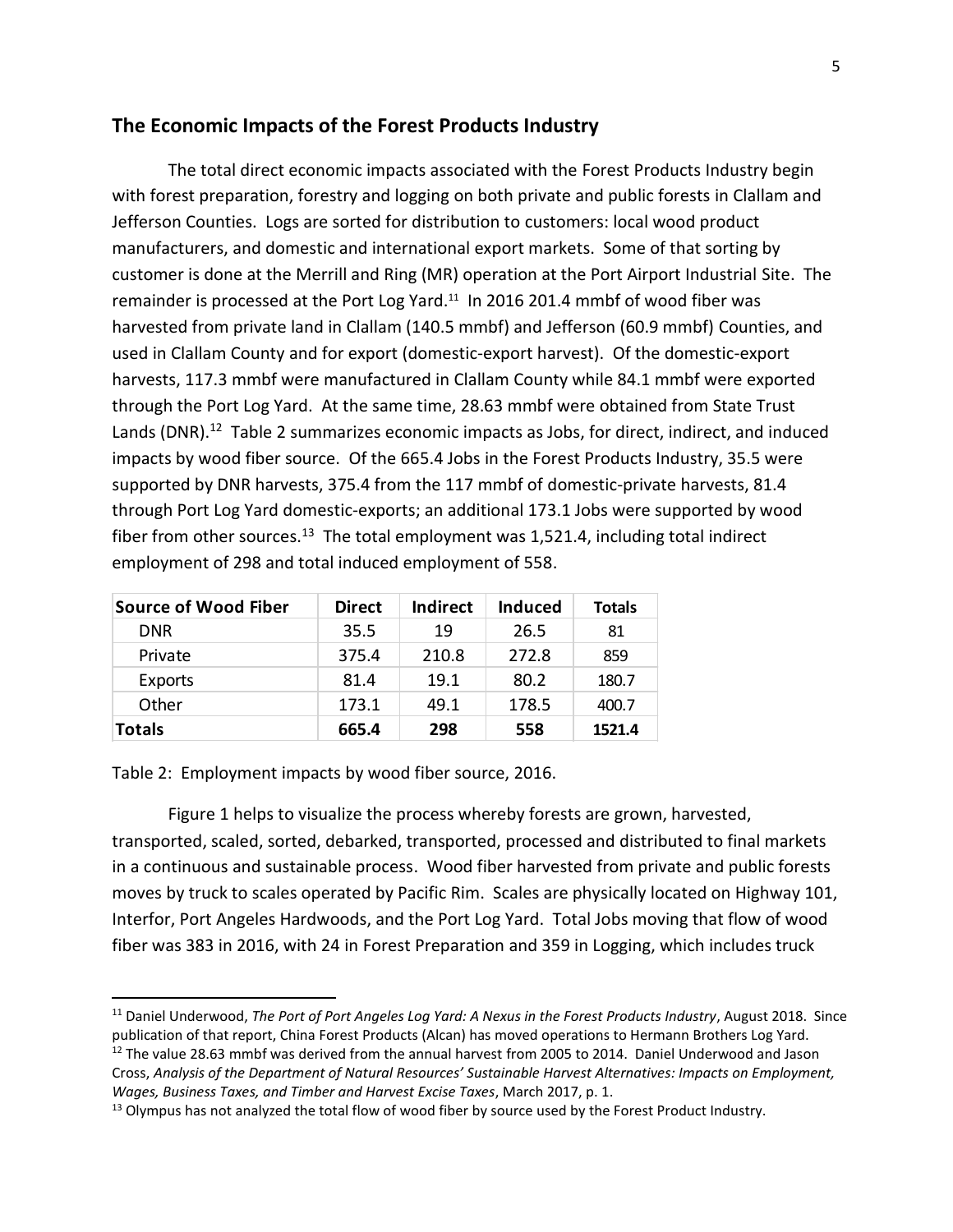transport. Wood product manufacturing (Milling) provided 256 Jobs. Export operations supported 26.4 Jobs (Port Log Yard and Shipside Operations). This flow is illustrated in Figure 1, by economic sector, businesses and markets. Arrows indicate directional flows.



Figure 1: The flow of wood fiber through the Forest Product Industry.

As seen above, the Forest Products Industry consists of a wide array of horizontally and vertically integrated businesses that begins with forest preparation and extends to the domestic and international export of wood products. In between are linkages between commercial logging (which includes trucking, scaling, and debarking), sawmills, paper production and bioenergy.<sup>14</sup> While sawmills constitute the majority of wood product manufacture, employment in logging is 1.4 times greater. Thus, most Jobs in this dynamic and sustainable industry are found in the woods or on the road. At present, of the wood fiber harvested and used in Clallam and Jefferson Counties, about 80 percent comes from private land and 20 percent from State Trust Lands.

Harvests from State Trust Lands are often a critical additional flow to local sawmills that allows them to operate profitably during periods of peak wood fiber demand.

 $14$  While paper production and bioenergy are not analyzed in this executive summary report as it is in transition from NIPPON to McKinley, they are discussed in Concluding Observations.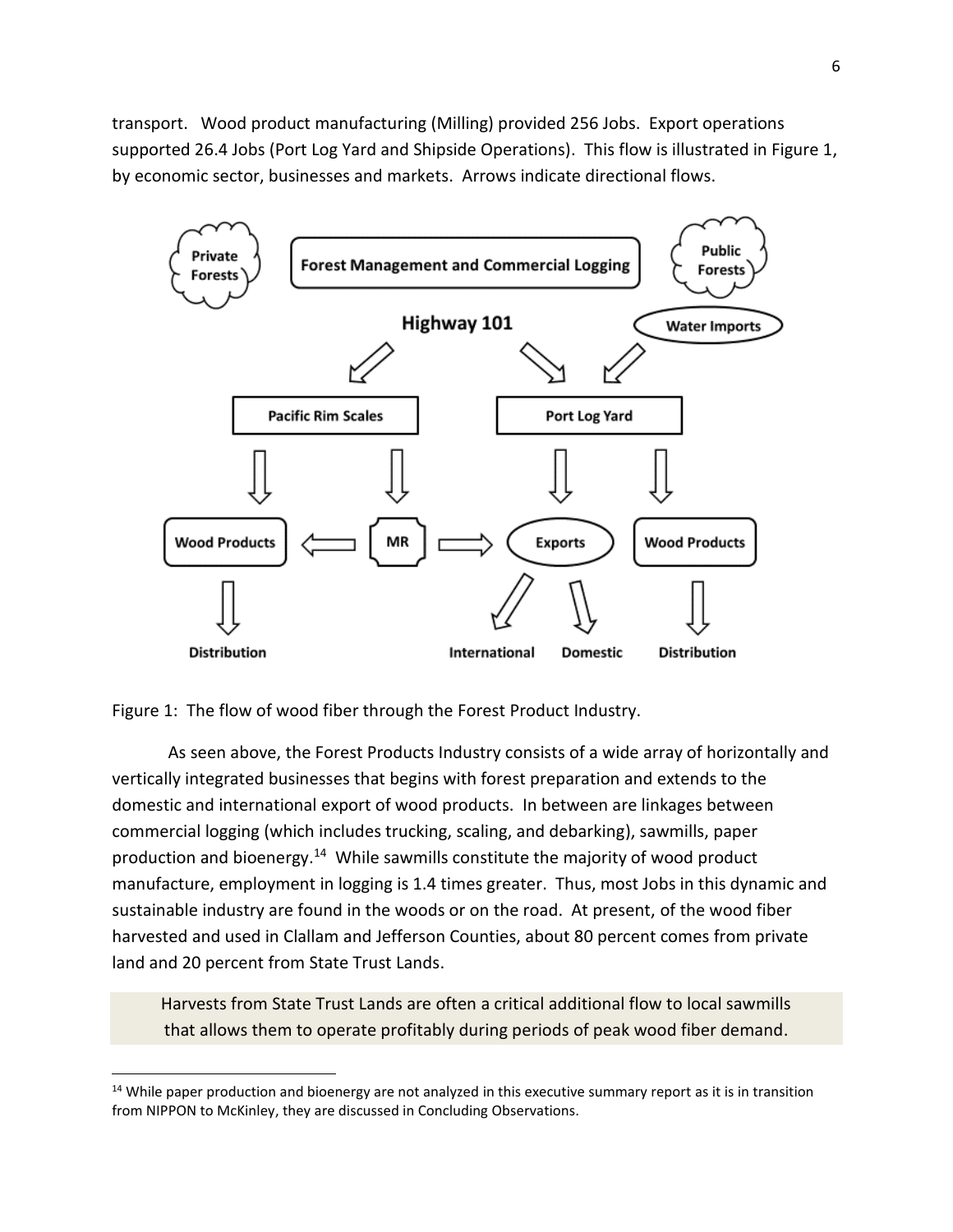Also important is that with private harvests near or at maximum sustained yields, increased wood fiber processing will require additional harvests from public lands or by water import.<sup>15 16</sup> At present, local mills have excess production capacity – they can profitably use more wood fiber and, in the process, create additional living wage Jobs for local families.<sup>17</sup> The economic impacts are presented in Table 3.

| Total Economic Impacts of the Forest Products Industry (2020\$) |                            |        |         |            |  |
|-----------------------------------------------------------------|----------------------------|--------|---------|------------|--|
| <b>NAICS</b>                                                    | Sector/Impact              | Jobs   | Wage    | <b>LWP</b> |  |
| 115                                                             | <b>Forest Preparation</b>  | 24.0   | \$2,939 | $-51,348$  |  |
| 113                                                             | Logging                    | 359.0  | \$5,205 | \$918      |  |
| 321                                                             | Milling                    | 256.0  | \$5,455 | \$1,168    |  |
| 113                                                             | Port Log Yard Staff        | 8.0    | \$5,210 | \$923      |  |
| 4883                                                            | <b>Shipside Operations</b> | 18.4   | \$6,623 | \$2,336    |  |
| <b>Subtotals, Direct Impacts</b>                                |                            | 665.4  | \$5,259 | \$972      |  |
|                                                                 | Indirect                   | 298.0  | \$2,982 | $-51,305$  |  |
|                                                                 | Induced                    | 558.0  | \$1,886 | $-52,401$  |  |
| <b>Grand Totals</b>                                             |                            | 1521.4 | \$3,576 | $-5711$    |  |

Table 3: The direct, indirect and induced economic impacts associated with the Forest Product Industry in 2016 from private and public harvests (2020\$).

When assessing the importance of the Forest Products Industry to the economic vitality of Clallam County, several comparative metrics are useful. First, the average (mean) Wage for all covered employment in 2019 was \$3,586 (2020\$). Second, the living wage for a family of 4 was \$4,287 (2020\$). In Table 3, we see that Logging, Milling, Port Log Yard Staff and Shipside Operations with respective Jobs/Wage of 359/\$5,205, 256/\$5,455, 8/\$5,210 and 18.4/\$6,623 all exceed the average county Wage, provide a positive LWP, and thus increase the average standard of living.<sup>18 19</sup> Table 3 also reveals that employment in other sectors – the supply chain and the general economy – have wages below the county average and thus pull down the general standard of living.

> Thus, each new job in the Forest Products Industry and the supply chain improves the average standard of living in Clallam County.

<sup>15</sup> Daniel Underwood and Jason Cross, *Analysis of the Department of Natural Resources' Sustainable Harvest Alternatives: Impacts on Employment, Wages, Business Taxes, and Timber and Harvest Excise Taxes*, March 2017, p. 1.

<sup>16</sup> Daniel Underwood and Jason Cross, *The Economic Impacts of Private Timber Harvests: An Exploratory Investigation of Harvests, Exports, Employment, Income and Tax Remittances*, November 2017, p. 4.

<sup>&</sup>lt;sup>17</sup> In the last five years the North Olympic Peninsula has lost four mills partly due to insufficient wood fiber.

<sup>&</sup>lt;sup>18</sup> The weighted mean wage for the Forests Products Industry is \$5,259 with LWP = \$972.

 $19$  Shipside operations includes all occupations involved loading a ship, which includes maritime union employees (\$9,157/month) and those employed in commercial logging (\$5,205/month).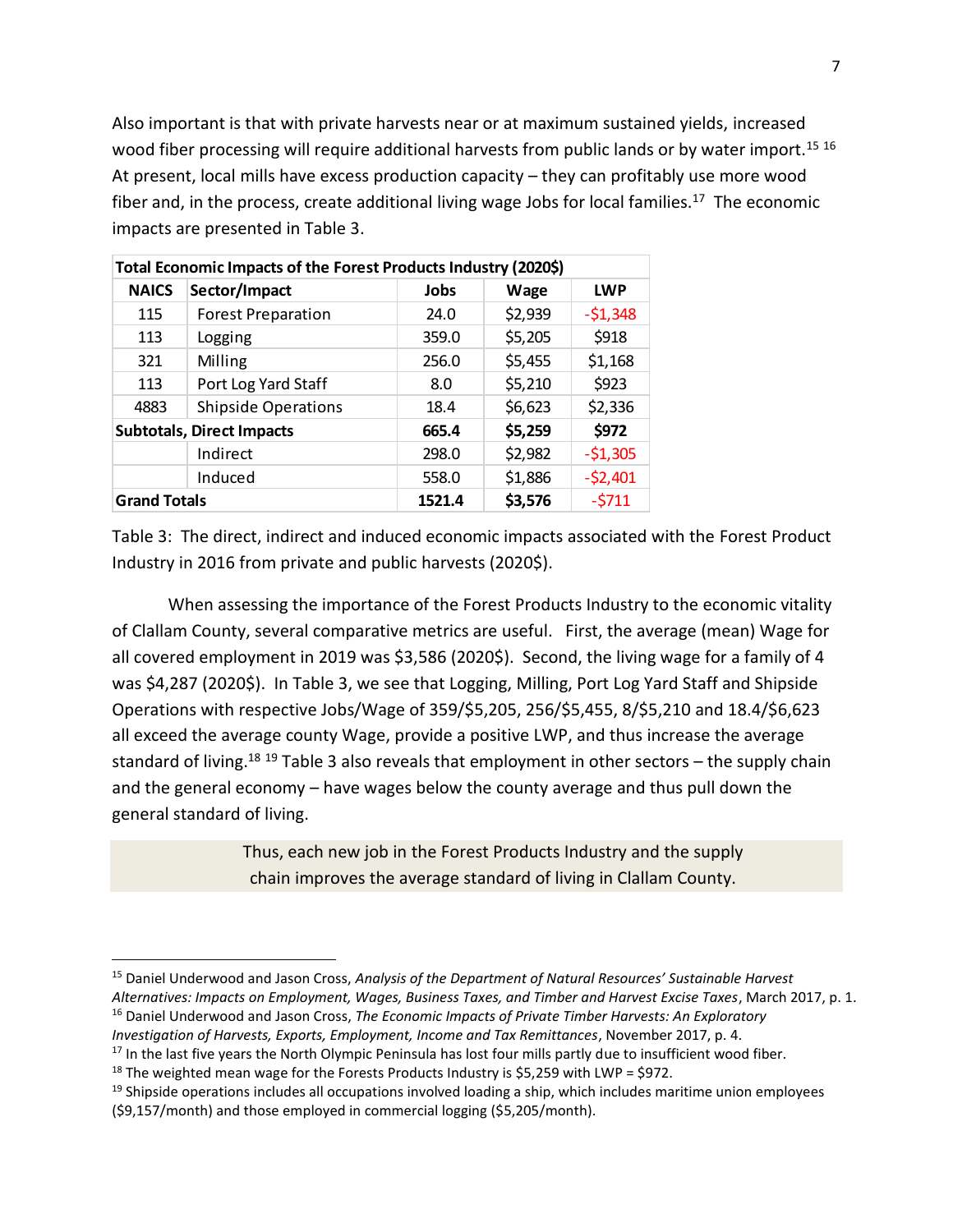Induced impacts primarily affecting the service sector. That sector, with part-time and/or seasonal employment, pay Wages below the county average Wage, have large negative LWPs, and reduce the average standard of living.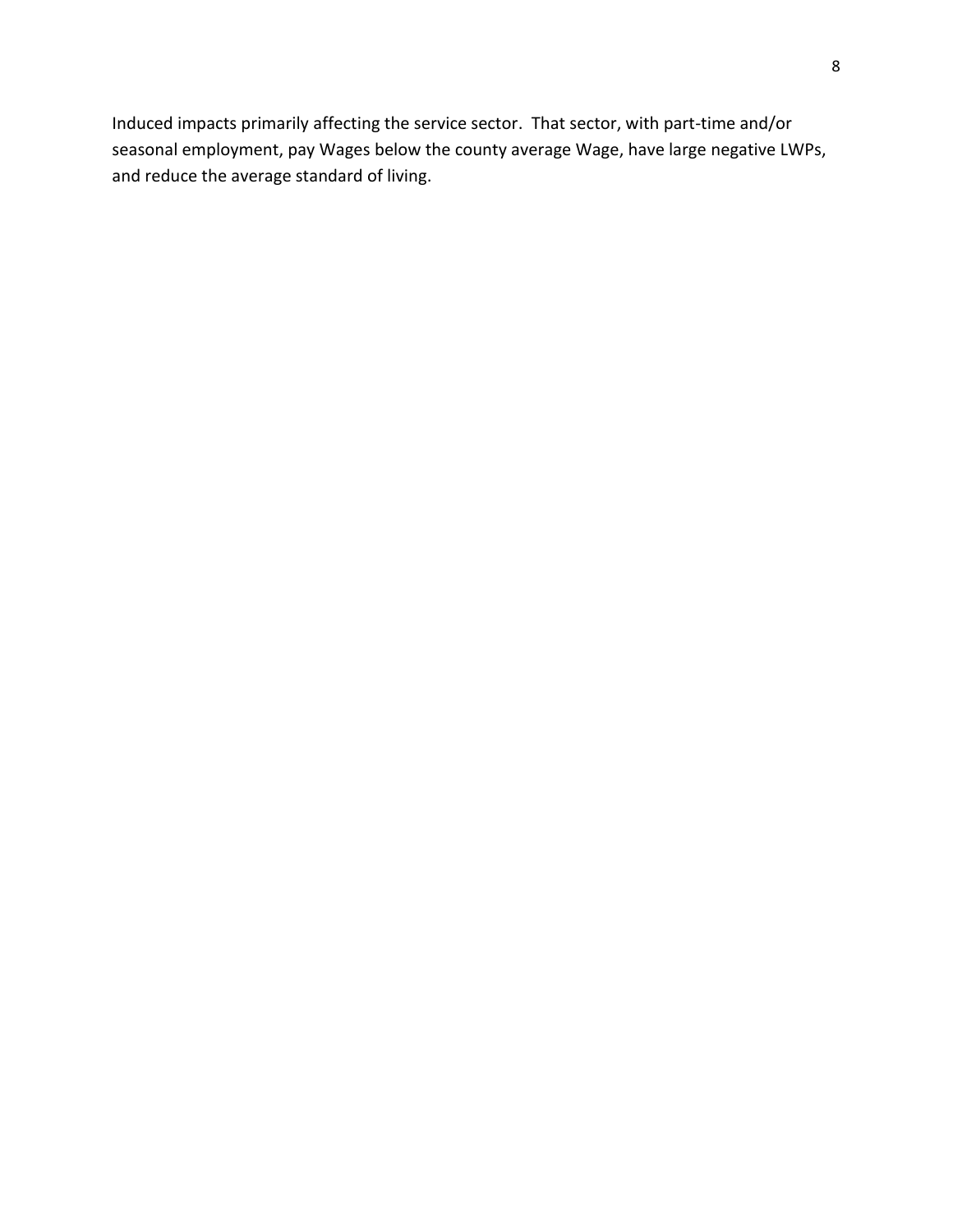#### **The Port of Port Angels Log Yard – Nexus for Sustainable Economic Development**

In its 2018 report, Olympus Consulting detailed the complex and integrative role of the Port of Port Angeles Log Yard (Port Log Yard) in the Forest Products Industry. Figure 2 illustrates the associated economic activities of forestry, logging, truck transport, scaling, destination sorting, de-barking, and transport by truck, barge and ship to the next destination.



Figure 2: The Port of Port Angeles Log Yard as a nexus for the Forest Products Industry.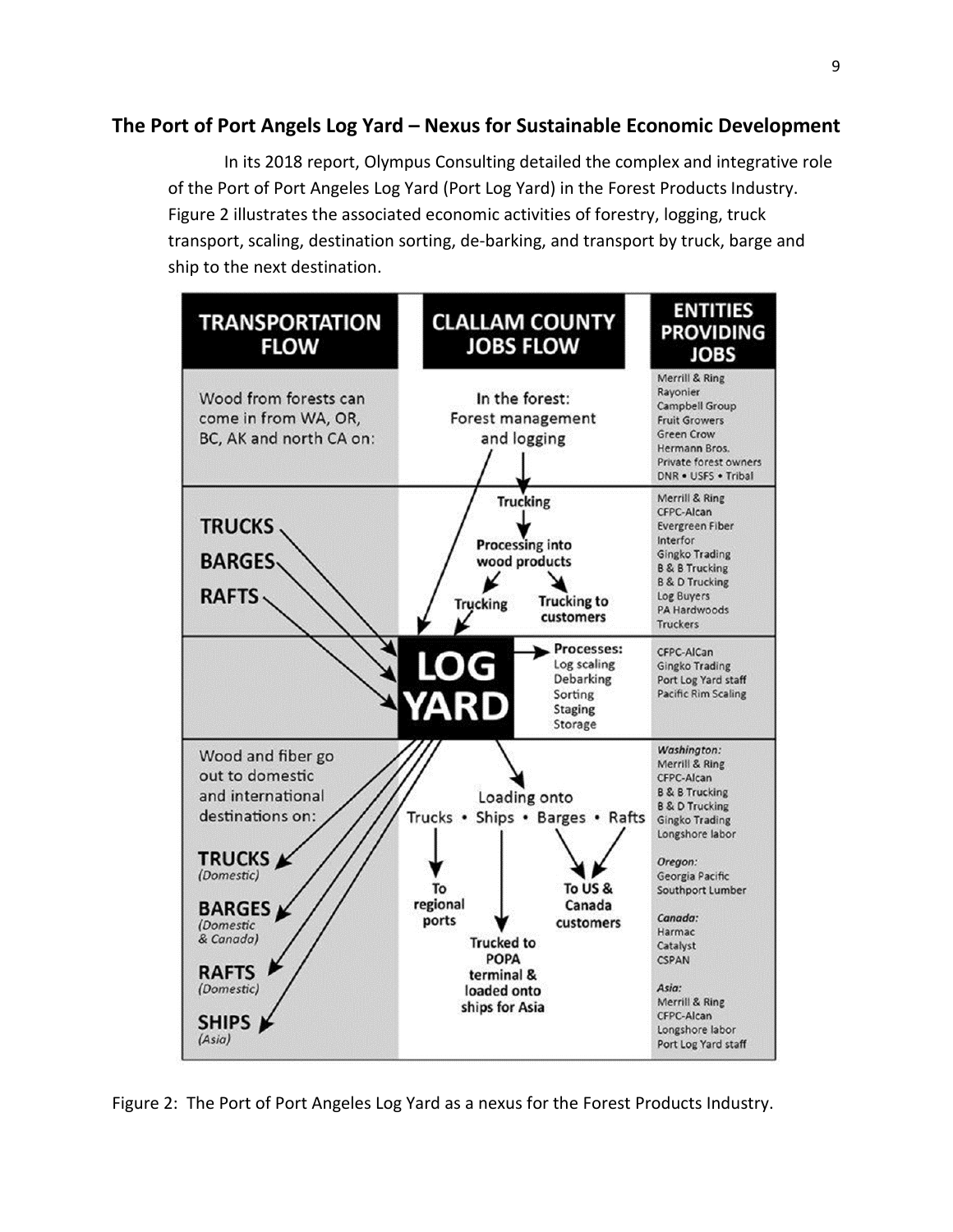All wood fiber moving to and from the Port Log Yard constitutes a direct economic impact that begin with forest preparation and management, commercial logging and truck transport of wood fiber to the Port Log Yard. Direct impacts also include activities associated with moving wood through Port Log Yard facilities: scaling, sorting and stacking. Lastly, direct impacts include movement out of the Port Log Yard for local wood product manufacturing or export by water or truck transport. While these are the direct impacts associated with the Port Log Yard, there are also *directly dependent employment impacts*.

Wood fiber imported through the Port Log yard by barge or raft transport is utilized by local wood product manufacturers, and are a critical source of wood fiber in addition to harvests from private and public lands on the North Olympic Peninsula.

Some of that imported wood fiber moves toward domestic or international export, after processing at the Port Log Yard or off-site by local businesses. In addition, some wood harvested from the peninsula moves through the Port Log Yard for scaling, sorting and stacking until sufficient quantities are accumulated for use by local wood product manufacturers, or transported by water or truck to more distant markets.

#### **The Economic Impact of the Port Log Yard**

The economic impacts associated with the integrative flows explored above are summarized in Table 4. 4 Jobs in Forest Preparation are supported at a Wage of \$2,939 with LWP = -\$1,348. 51 Jobs are supported in Logging (includes trucking) at Wage \$5,205 with LWP = \$918. 26.4 total Jobs at the Log Yard are supported (Port employees, private sector employees in wood handling, and union maritime workers), at Wage \$6,195 with LWP = \$1,908. The indirect impacts in the supply chain are 19.1 Jobs at Wage \$2,982 with LWP =  $-$  \$1,305. Induced impacts supported by expenditures of those directly and indirectly employed are 80.2 Jobs at Wage \$1,886 with LWP =  $-$  \$2,401. The overall impact is 180.7 Jobs at Wage \$3,883 and LWP =  $-5404$ , and a positive WP =  $5335$  (\$3,883 - \$3548).

| Log Exports 2016, 84.1 MMBF      |       |         |            |  |
|----------------------------------|-------|---------|------------|--|
| Sector/Impact                    | Jobs  | Wage    | <b>LWP</b> |  |
| <b>Forest Preparation</b>        | 4     | \$2,939 | $-51,348$  |  |
| Logging                          | 51    | \$5,205 | \$918      |  |
| Port Log Yard, All Activities    | 26.4  | \$6,195 | \$1,908    |  |
| <b>Subtotals, Direct Impacts</b> | 81.4  | \$5,415 | \$1,128    |  |
| Indirect                         | 19.1  | \$2,982 | $-51,305$  |  |
| Induced                          | 80.2  | \$1,886 | $-52,401$  |  |
| <b>Total</b>                     | 180.7 | \$3,883 | $-5404$    |  |

Table 4: The direct, indirect and induced economic impacts of the Port Log Yard, 2016 (2020\$)<sup>20</sup>

<sup>20</sup> Daniel Underwood, *The Port of Port Angeles Log Yard: A Nexus in the Forest Products Industry*, August 2018, p. 20.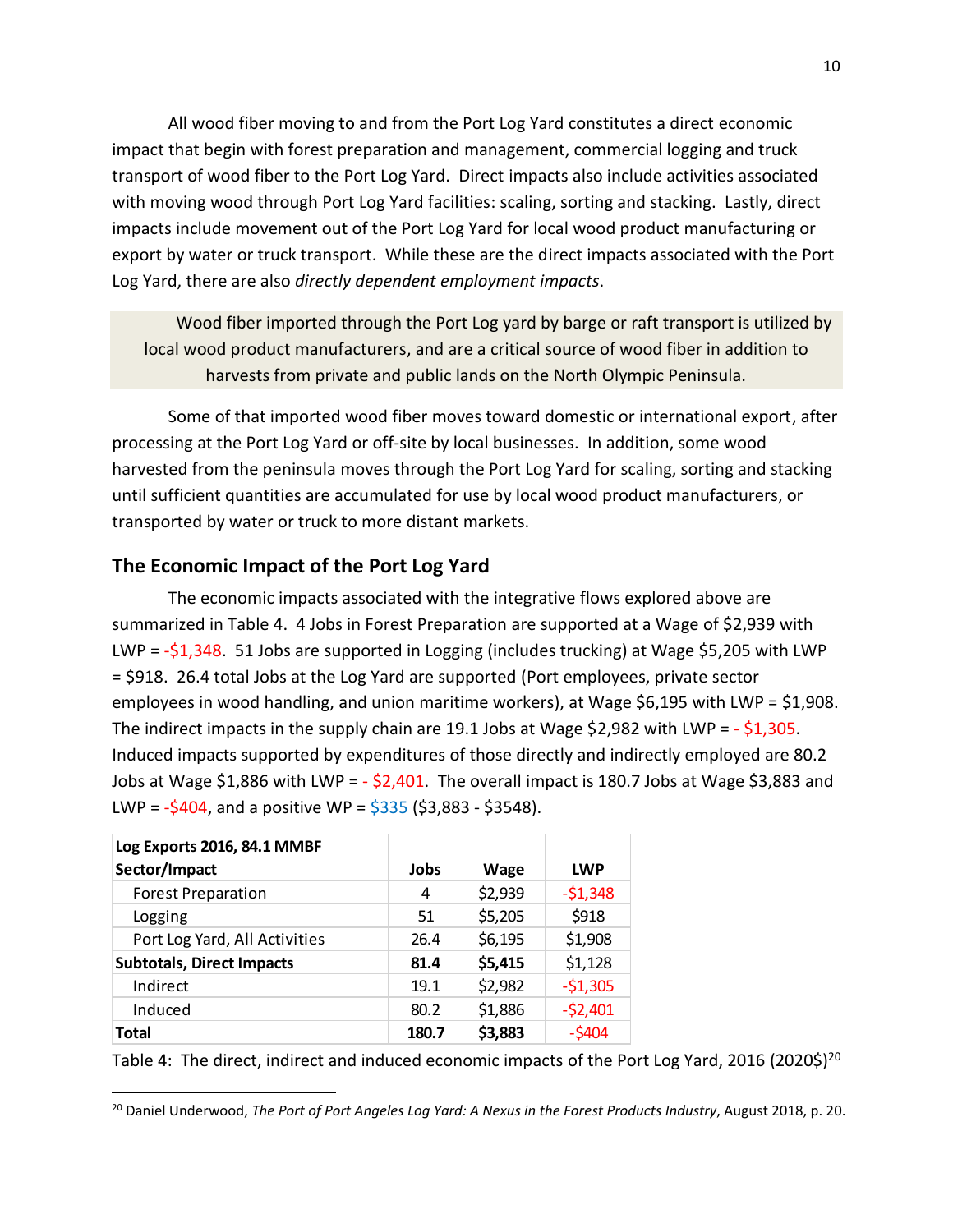### **The Economic Impacts of Businesses Directly Dependent on the Port Log Yard**

Local sawmills are directly dependent on the flow of wood fiber moving through the Port Log Yard.

Those mills also utilize the Port Log Yard to export, by barge and ship, finished energy and material products. The primary businesses affected include Evergreen, a subsidiary of Hermann Brothers, Interfor, and Port Angeles Hardwoods, a subsidiary of Cascadia Hardwood Group.<sup>21</sup> The directly dependent employment impacts are summarized in Table 5.

| <b>Directly Dependent Business</b> | <b>Direct</b> | <b>Indirect</b> | <b>Induced</b> | Total |
|------------------------------------|---------------|-----------------|----------------|-------|
| Evergreen                          | 48.0          | 22.4            | 38.7           | 109.1 |
| Interfor                           | 125.0         | 98.1            | 69.0           | 292.1 |
| Port Angeles Hardwood              | 83.0          | 65.1            | 45.8           | 193.9 |
| <b>Grand Total Employment</b>      | 256.0         | 185.6           | 153.5          | 595.1 |

Table 5: The 2016 employment impacts of businesses directly dependent on the Port Log Yard.<sup>22</sup>

The flow of wood fiber moving through the Port Log Yard helps support 48 Jobs directly associated with Evergreen, 125 Jobs at Interfor, and 83 Jobs at Port Angeles Hardwoods. The indirect employment impact in the supply chain is 22.4, 98.1, and 65.1 respectively. The induced Job impacts from those directly and indirectly employed are 38.7, 69.0, and 45.8 respectively. The total employment impact for each business – sum of direct, indirect and induced employment – upon the economy of Clallam County is 109.1, 292.1, and 193.9 respectively. The grand total employment impacts are 256 direct Jobs, 185.6 indirect Jobs and 153.5 induced Jobs. Thus, the total directly dependent employment effect of the Port Log Yard is 595.1 Jobs as accounted for by the operations of Evergreen, Interfor, and Port Angeles Hardwoods, the primary local wood product manufacturers in Clallam County.

<sup>&</sup>lt;sup>21</sup> While the reports economic impact analysis focused on Clallam County, it is critical to note that energy and material resources moving through the Port Log Yard are a critical source of inputs to Port Townsend Paper Company in adjacent Jefferson County that employs 300 people at an average monthly wage of \$6,300 with a LWP of \$2,013.

<sup>22</sup> Daniel Underwood, *The Port of Port Angeles Log Yard: A Nexus in the Forest Products Industry*, August 2018, p. 5.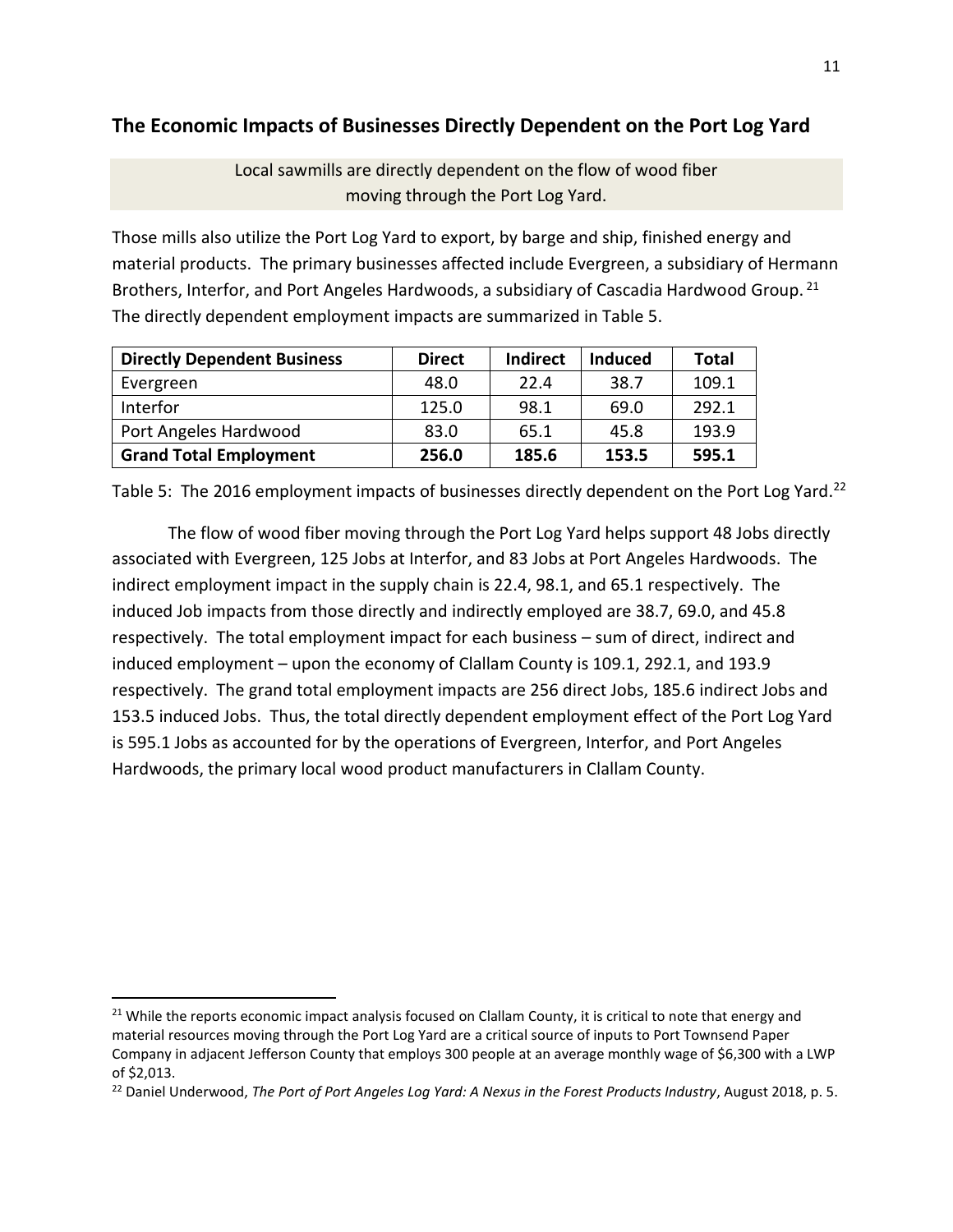#### **Concluding Observations**

This brief executive summary report has highlighted the economic impacts of the Forest Products Industry in Clallam County.

> Every direct Job in that sector – Forestry, Logging, Milling, Port Log Yard – provides, on average, a Wage of \$5,259 with LWP = \$972 which increases the average standard of living in Clallam County.

At the same time, each Job in the Forest Products Industry supports an additional 0.45 Jobs in the supply chain (Indirect Impact) at a Wage of \$2,982 which also increases the average standard of living. Lastly supported are 0.83 Induced Jobs at a Wage of \$1,886.

These economic impacts reveal only part of the significance of the Forest Products Industry in Clallam County. The forests of the North Olympic Peninsula provide a vast array of services, including aesthetics, wildlife habitat, watershed to protect fresh water, and lands for recreation; at the same time, they provide a continuous flow of renewable energy and material resources that reduce carbon dioxide emissions by producing substitute energy and materials products for carbon intensive fossil fuel based electricity, and concrete and steel in construction, while providing living wage employment to local families in an economically distressed County. Thought of holistically and strategically, the industry is central to any policies that have sustainability and mitigation of climate change as an objective.

Consider the following as examples of the synergies associated with the Industry in general, and Port Log Yard in particular. First, with the acquisition Nippon Paper by McKinley Paper, operations have resumed, producing cardboard using recycled materials. The biogenerator is capable of producing 12 megawatts of electricity utilizing materials that are a byproduct of wood harvesting and processing, which can support additional economic activities. Second, companies have begun experimenting with the development of international markets for hog fuel as an energy source to produce electricity to reduce carbon emissions and meet commitments to the Paris Climate Accords. Third, barge operations at the Port Log Yard have increased as Interfor has developed markets in Vancouver for wood chips, increasing its margins and sustaining local employment.

The Forest Products Industry uses sustainably grown and harvested energy and material from local forests to directly support 665 living wage Jobs that raise the average wage in Clallam County and thus increases the standard of living.